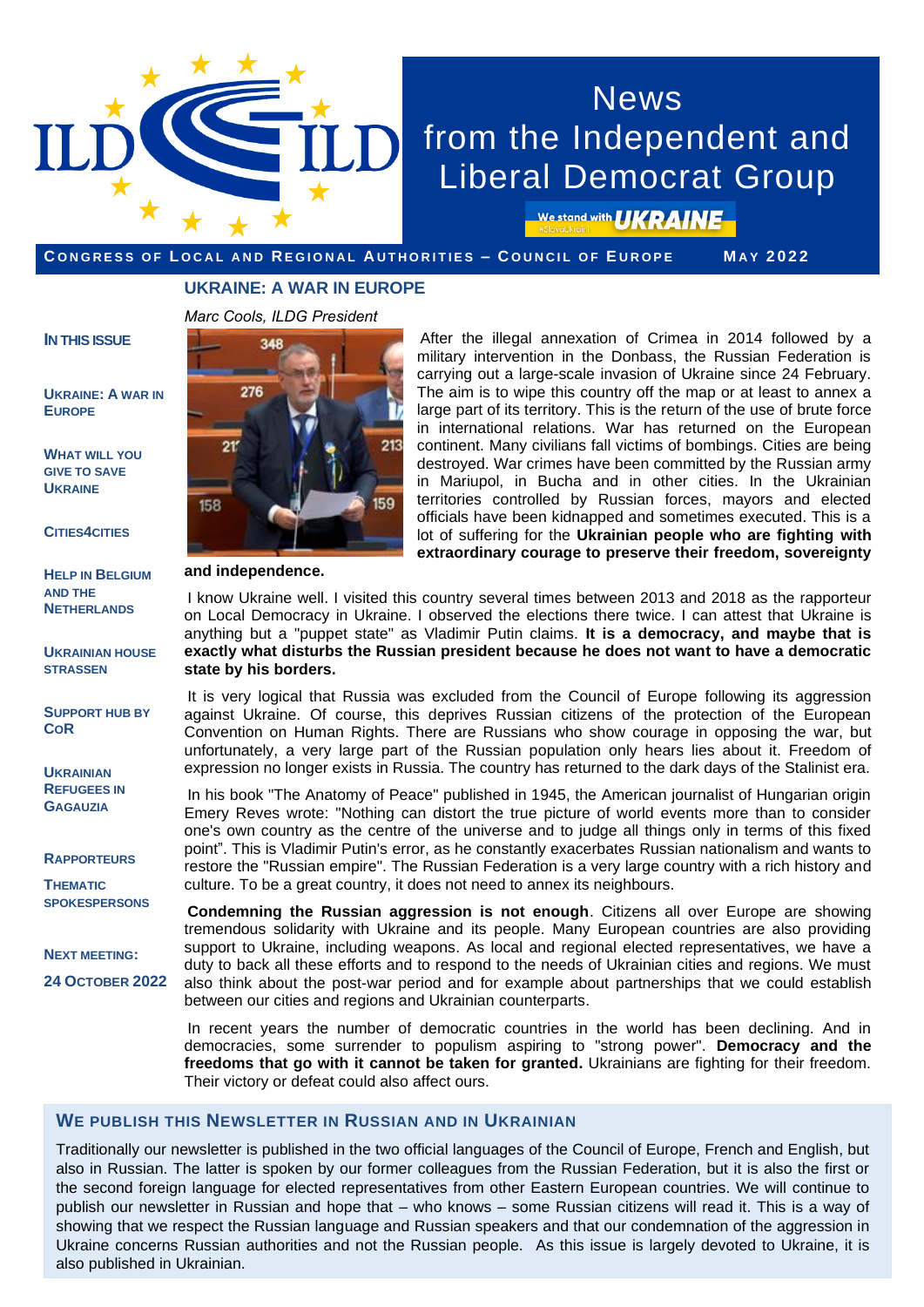## <span id="page-1-0"></span>**WHAT WILL YOU GIVE TO SAVE UKRAINE?**

*Liliia Pashynna, head of the Ukrainian delegation to the Congress, Kyiv municipal councillor*

The war has come to Kyiv on 24 February, 4 a.m., loudly, with explosions, waking up our people in different parts of the city. 2 million people have been forced to leave their homes. The capital has been targeted by Russia but never surrendered. The bravery of the Ukrainian people and the consolidated response of our European partners prevented the fall of the beautiful city of Kyiv. And although it is very likely that Russians will try to seize the capital once again, the life is coming back to the city.

You cannot say the same about Bucha, Borodianka and Irpin, where local authorities are still discovering dead Ukrainians every day – tortured, raped, and killed without mercy by those who came to "liberate" them. With unspeakable brutality, the Russian army destroys Ukrainian schools and hospitals, Ukrainian mothers and children.

As of the beginning of April, there have been more than one thousand dead civilians in the Kyiv region. Victims of the unjustified and inhumane attack.

The attack on principles that we vowed to protect to never let the atrocities of World War II happen again. Again, it is happening in Ukraine. And again, our country is defending against the invasion of tyranny that cannot bear to observe the democratic progress of past years.

Dear colleagues, it is just about the time for you to understand: the war in Ukraine is not only the war of Ukraine. It is the battle between democracy and autocracy, good and evil, life and death. The future of Europe depends on the responses we give and on the actions we take.

What happens today on the streets of Kyiv, Mariupol and Kherson will pretty much define what will happen in the streets of Angres, Calco and Hamburg tomorrow.



We are thankful to our partners, and especially the president of the ILDG group in the Congress, for your solidarity with the people of Ukraine. But solidarity is not enough. Ukraine gives its best people to save democratic countries. What will democratic countries give to save Ukraine?

#### **CITIES4CITIES.EU: A COORDINATION PLATFORM TO ASSIST UKRAINIAN CITIES**

*Marc Cools, Uccle,* 

A tremendous surge of solidarity is taking place in Belgium as in other European countries. Many

*Belgium*



By following this link [http://www.cities4cities.eu](http://www.cities4cities.eu/) you can access the platform created by the Congress of Local and Regional Authorities of the Council of Europe. It is a platform for Ukrainian and European cities that aims to provide support to Ukrainian local and regional leaders.

Mayors, local and regional leaders are the first point of contact for citizens, especially in times of war and crisis. This platform is meant to be a tool to exchange with our Ukrainian colleagues and to respond to their needs

### **HOSTING UKRAINIAN REFUGEES IN BELGIUM**



Belgians are offering temporary accommodation to Ukrainian refugees in their homes. The municipalities in Belgium are responsible for identifying accommodation possibilities on their territory. Anyone who is willing to provide temporary accommodation for Ukrainian refugees in their home is asked to report to their town office, which will check whether the proposed accommodation is suitable. The municipality then passes on the accommodation proposals to the federal government, which is responsible for dispatching the refugees.

# **THE PROVINCE OF GELDERLAND (NETHERLANDS) OFFERS AID TO UKRAINIAN REFUGEES**

*Jan Markink, Regional Minister, Province of Gelderland, the Netherlands*



The war in Ukraine is a humanitarian disaster of a very great magnitude. Many Ukrainian refugees have crossed the border in the Polish region of Lubelskie. The Province of Gelderland in the Netherlands has cooperated with this Polish region for over twenty years. Gelderland shows solidarity with

Ukraine and offers aid to Lubelskie. An amount of  $\epsilon$ 200.000 has been dedicated for aid to Ukrainian refugees in the Lublin region. The intention is to use a part of this amount to support humanitarian organisations and supplement the aid provided by the regional government. In addition, it is being evaluated whether Gelderland can provide auxiliary materials that are in short supply in Lubelskie.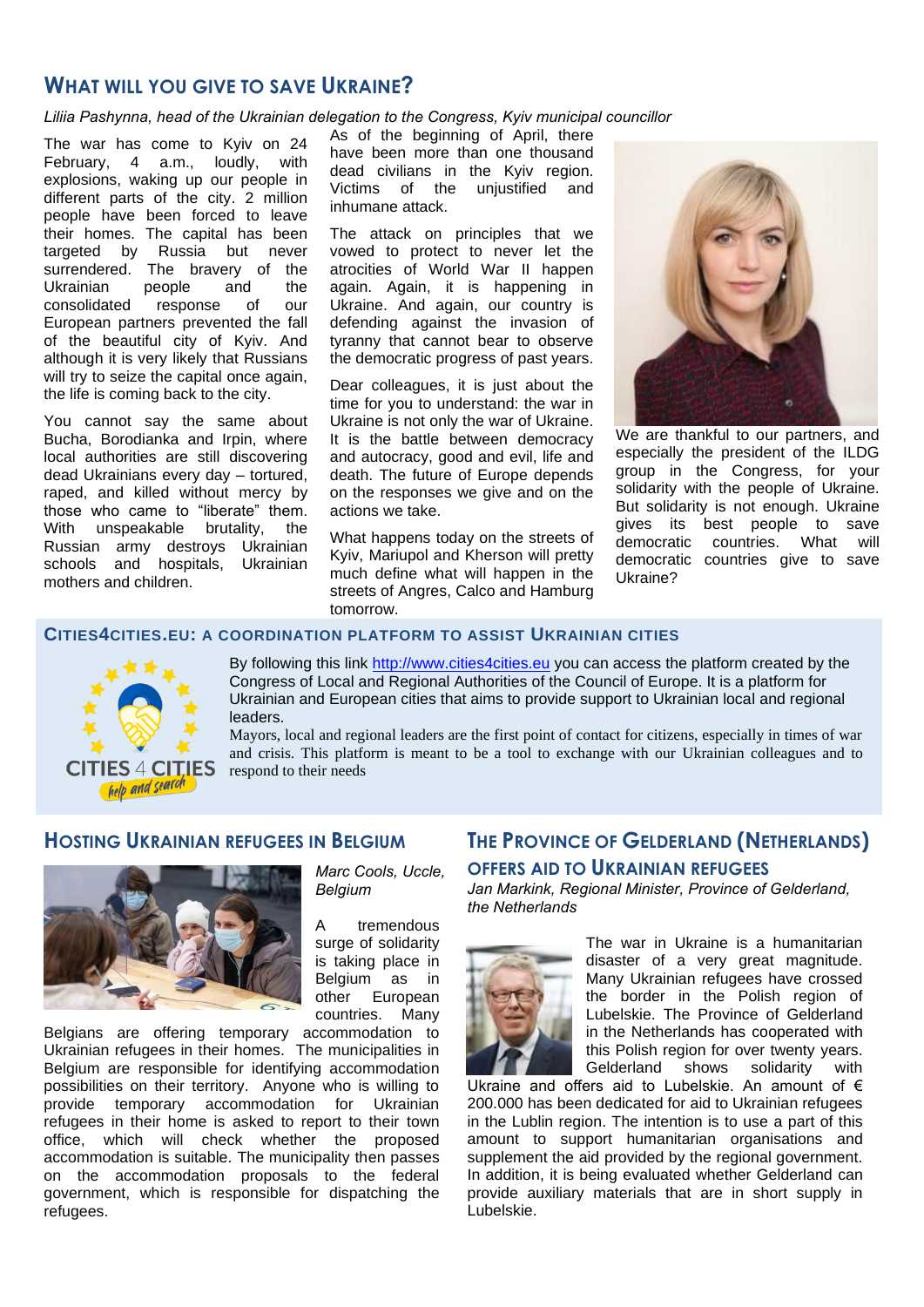# <span id="page-2-0"></span>**« UKRAINIAN HOUSE » IN STRASSEN, LUXEMBURG**

*Martine Dieschburg-Nickels, Vice-President of the Congress, municipal councillor, Strassen, Luxembourg* 

**24 February 2022 will always be remembered as the day war returned to Europe. The sovereign state of Ukraine was attacked by its Russian neighbour. The intensity of fighting quickly led to an exodus of the civilian population, and already at the beginning of March the first Ukrainian displaced persons arrived in our town. They are hosted by families of Strassen. The Luxembourg National Reception Office has also provided hotel accommodation in Strassen to almost one hundred Ukrainians seeking international protection. Today we welcome around 150 people in Strassen; this number is still increasing.** 

The college of aldermen (municipal executive) and the municipal council have reacted rapidly. Together we elaborated and supported various initiatives to help Ukrainians remaining in the country through donations to various international humanitarian organisations. But we also wanted to do more for the people who came to Strassen, children and adults who have experienced traumatic situations, who were cut off from their families and who had to make an exhausting journey to get to safety.

This is when the idea of opening a "Ukrainian House" was born! A house for the Ukrainians, run by the Ukrainians! A meeting place for all newcomers, a place that allows them to talk, to spend a



moment together and to have a cup of coffee, a place where children find several rooms well supplied with toys for all ages, a place with a beautiful garden which allows outdoor activities. Following the needs assessment, we have installed Wifi Internet in the building, as well as a laundry room with washing machines and dryers, a service much appreciated by the people staying at the hotel.

This house is owned by the municipality. It is located in the centre of our town opposite to the municipal building and close to the sports fields and children's playgrounds. It is managed by Iurii S., who was able to leave his country as the father of three minor children. He immediately agreed to take on this responsibility and, in the meantime, he became the first Ukrainian war refugee to have signed a working contract in Luxembourg. The contract is with the municipality of Strassen for the management of the "Ukrainian House" that is open every day. He is assisted by an employee of the municipality and by volunteers from Strassen when necessary.

Since its official opening on 10 March 2022 in the presence of Minister for Foreign Affairs and Immigration Mr Jean Asselborn, our "Ukrainian House" has been a great success and has encouraged other municipalities to do the same.

#### **Ukraine: Committee of the Regions sets up an information and support hub**

*Sean O'Curneen, Secretary General, Renew Europe Group, European Committee of the Regions*

Following the brutal invasion of Ukraine by Russia, the European Committee of the Regions has set up, at the request of its members including the Renew Europe CoR, an information and support hub to help municipalities in Ukraine, and EU municipalities hosting Ukrainian refugees. The online hub offers a [matching service](https://cor.europa.eu/en/engage/Pages/Help-Ukraine-refugees.aspx) where municipalities in the EU can indicate their interest in hosting refugees or sending humanitarian aid, and for those already hosting refugees to indicate their material needs in terms of aid. The hub also provides [information on the humanitarian aid needed by](https://cor.europa.eu/en/our-work/Pages/help-for-ukraine.aspx) [Ukrainian municipalities](https://cor.europa.eu/en/our-work/Pages/help-for-ukraine.aspx) with lists submitted by the Ukrainian Association of District and Regional Councils, the Mayors of Kyiv and Nikopol, and the Ukrainian diplomatic mission in Brussels. Finally, it contains information on [financial,](https://cor.europa.eu/en/engage/Pages/Ukraine-Get-support-and-funds.aspx)  technical, social and [educational support](https://cor.europa.eu/en/engage/Pages/Ukraine-Get-support-and-funds.aspx) being provided by the European Union to EU municipalities hosting refugees.

As part of this process of support, the CoR's Conference of Presidents, including Renew Europe's President François Decoster, [recently visited the Polish town of Rzeszów with European Commissioner for Cohesion and Reforms](https://twitter.com/fdecoster/status/1511637380578611205?s=20&t=kqh-FIb1ZNNE8ntDJhYRJw) Elisa [Ferreira,](https://twitter.com/fdecoster/status/1511637380578611205?s=20&t=kqh-FIb1ZNNE8ntDJhYRJw) learning about their rapid reaction [to host half a million refugees,](https://twitter.com/fdecoster/status/1511737160398999554?s=20&t=kqh-FIb1ZNNE8ntDJhYRJw) and meeting the [courageous Tatiana](https://twitter.com/fdecoster/status/1511802839382827017?s=20&t=kqh-FIb1ZNNE8ntDJhYRJw)  [Yehorova-Lutsenko, President of the Region of Kharkiv.](https://twitter.com/fdecoster/status/1511802839382827017?s=20&t=kqh-FIb1ZNNE8ntDJhYRJw)

Amongst its symbolic actions, the European Committee of the Regions, as the body that represents the voice of EU subnational government, has granted honorary membership to Vitali Klitschko, Mayor of Kyiv, is flying the Ukrainian flag along with the EU and 27 Member State flags, and has encouraged all its members and mayors of the EU to celebrate Europe Day on 9 May this year as a reminder of the importance of peace on our continent, and where possible involving Ukrainian citizens in the activities, celebrations, and commemorations.